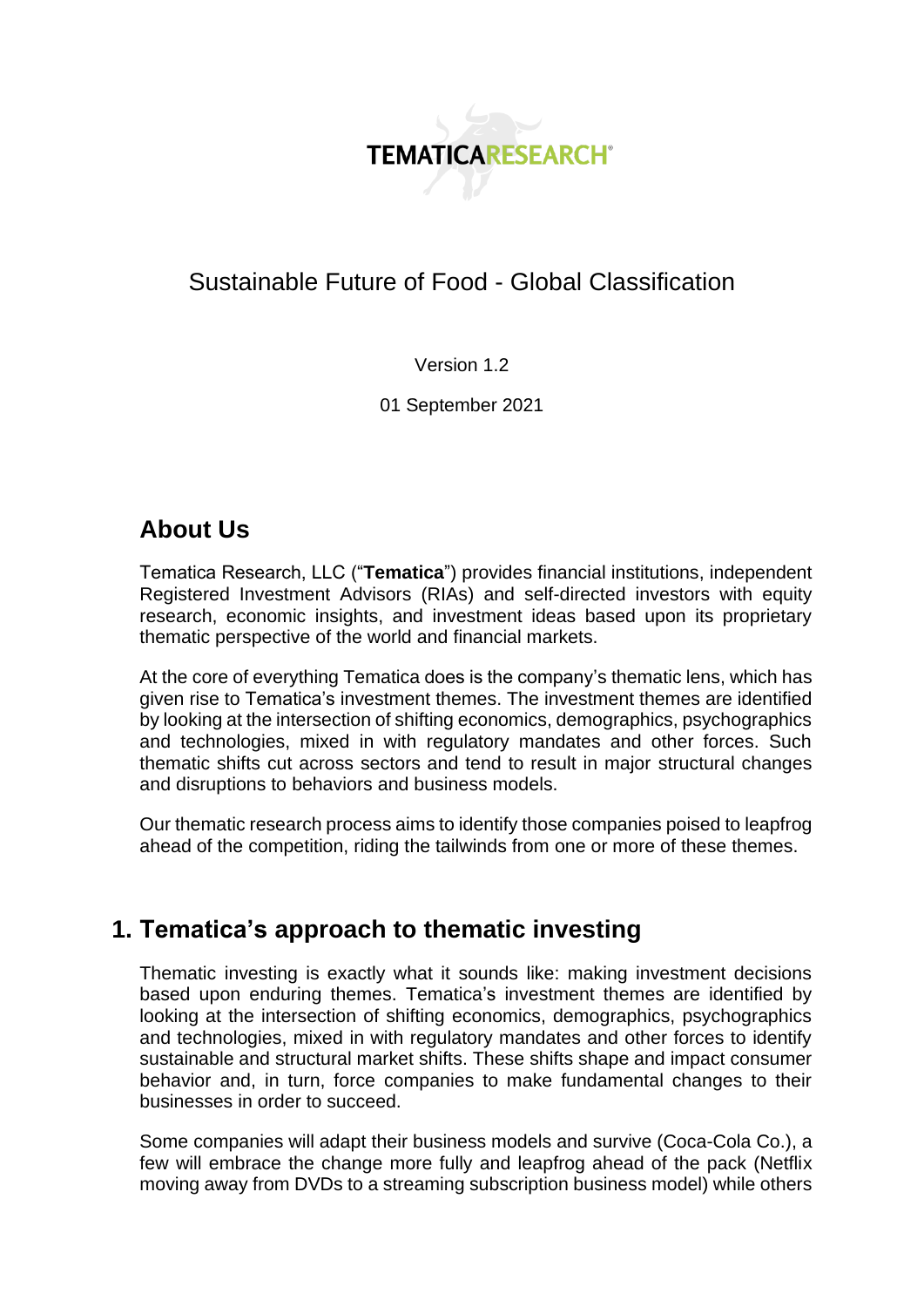will utterly upend the way things have always been done (Amazon), and then there are those new entrants that shake everything up (DocuSign), riding these thematic tailwinds to profits while enjoying significant share price gains. Some will sadly be left floundering as they entirely misread the changing thematic winds and become irrelevant (Kodak).

The process Tematica utilizes to analyze and assess the impact of its investment themes on a company's business model produces an enormous amount of data data that can be licensed in the form of several Thematic Universes or through several Thematic Indices that have been created.

### *1.1. How are stocks thematically scored?*

For each of its investment themes, Tematica maintains a database of individual stocks that have been thematically scored against the investment theme. This thematic universe of securities is compiled using screening tools and is updated twice per annum.

Included are global publicly listed companies trading on major international exchanges that meet the following criteria as of the last trading day of the month prior to compilation:

- Market Capitalization of \$75 million and over
- Share Price greater than or equal to \$5
- 90-day average dollar value traded of at least \$750,000

The scores represent the extent of a company's exposure to the investment theme. Each company's exposure to an investment theme is determined using publicly available data provided by the company through 10-Ks, 10- Qs, 20-Fs, 8-Ks and other SEC or similar filings, quarterly earnings reports, company presentations or official earnings conference call transcripts, and if need be, through direct engagement with the company should clarification be required with respect to publicly disclosed information.

A company's thematic exposure is measured by the percentage of financial metrics, such as operating profit, or operating metrics influenced by the tailwinds or headwinds generated from each theme. If operating profit isn't available, reported net sales data, either through official filings, transcripts or company presentations, is utilized as a proxy for exposure. If, in analyzing a company's public materials, it is clear that its operations are benefiting from a theme, but no specific revenue or operating profit data is reported that can verify the extent to which the company is benefiting from the theme, the company receives a Level 1 score for its thematic exposure.

- Level 1 The company has peripheral exposure to the theme, no specific operating profit or revenue data is reported that can verify the extent to which the company is benefiting from the theme
- Level 2 The company generates between 20% and 50% of its reported operating profit or revenue from the theme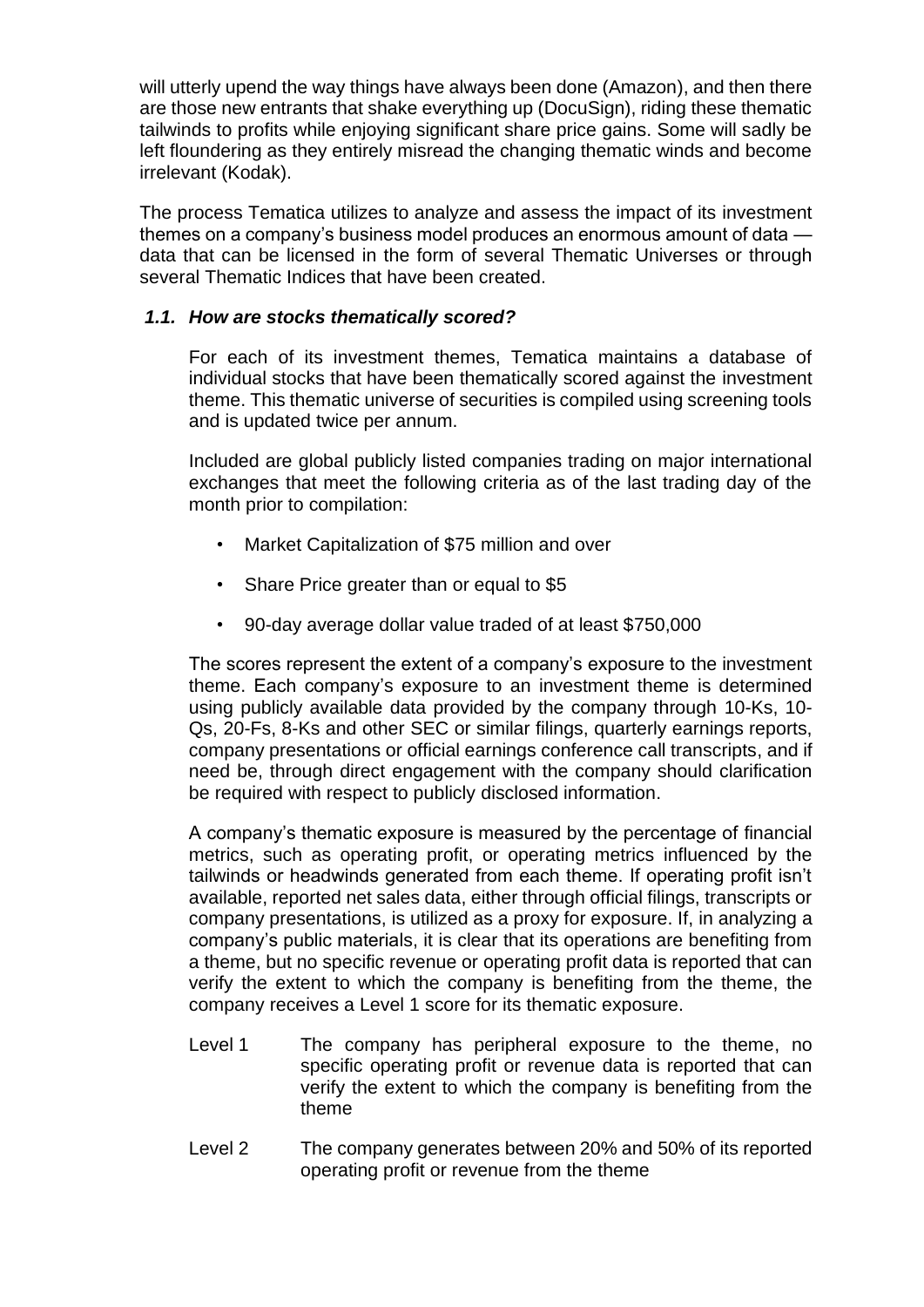- Level 3 The company generates between 50% and 80% of its reported operating profit or revenue from the theme
- Level 4 The company generates between 80% and 90% of its reported operating profit or revenue from the theme
- Level 5 The company generates between 90% and 100% of its reported operating profit or revenue from the theme

If a constituent or prospective constituent company (or professional advisor acting on behalf of the company) wishes to challenge its score, supporting evidence should be sent to [customerservice@tematicaresearch.com.](mailto:customerservice@tematicaresearch.com) The reasons for proposing a change of the company's thematic score should be stated with documentary evidence in support of the claim submitted. In considering the claim, Tematica may only take account of publicly available information.

Any adjustment resulting from a change in a company's score will be effective in line with the next semi-annual review. In certain circumstances, Tematica reserves the right to exercise discretion and apply the change sooner. Where discretion is being applied, Tematica will provide a minimum of two days' advance notice.

Tematica does not accept any form of compensation or payment from companies or third parties to include their stocks within any Thematic or Industry Universe.

# **2. Sustainable Future of Food - Global Classification**

#### *2.1. Industry Universe*

Tematica launched the Tematica Research *"Sustainable Future of Food"* thematic classification (the "**Classification**") in the summer of 2020. As part of that, Tematica curate and maintain a universe of publicly traded companies that have been identified and thematically scored across the 8 sub-sectors of the Classification ("**Industry Universe**").

As of September 2021, the Industry Universe contained 133 companies.

Each company's thematic score is determined by reference to its economic exposure to one or more of the 8 sub-sectors of the Classification (see Section 2.2. below).

#### *2.2. Background and Classification*

With global resources dwindling and the population growing, the challenge of providing sustainable, nutritious and healthy food to a growing, urbanizing population more efficiently while also reducing the environmental and climatic damage to the planet is intensifying. By 2050, global food systems will need to meet the dietary demands of more than 10 billion people, compared with 7.8 billion people existing in 2019.

The World Resources Institute warned in its [2019 report:](https://wrr-food.wri.org/sites/default/files/2019-07/WRR_Food_Full_Report_0.pdf)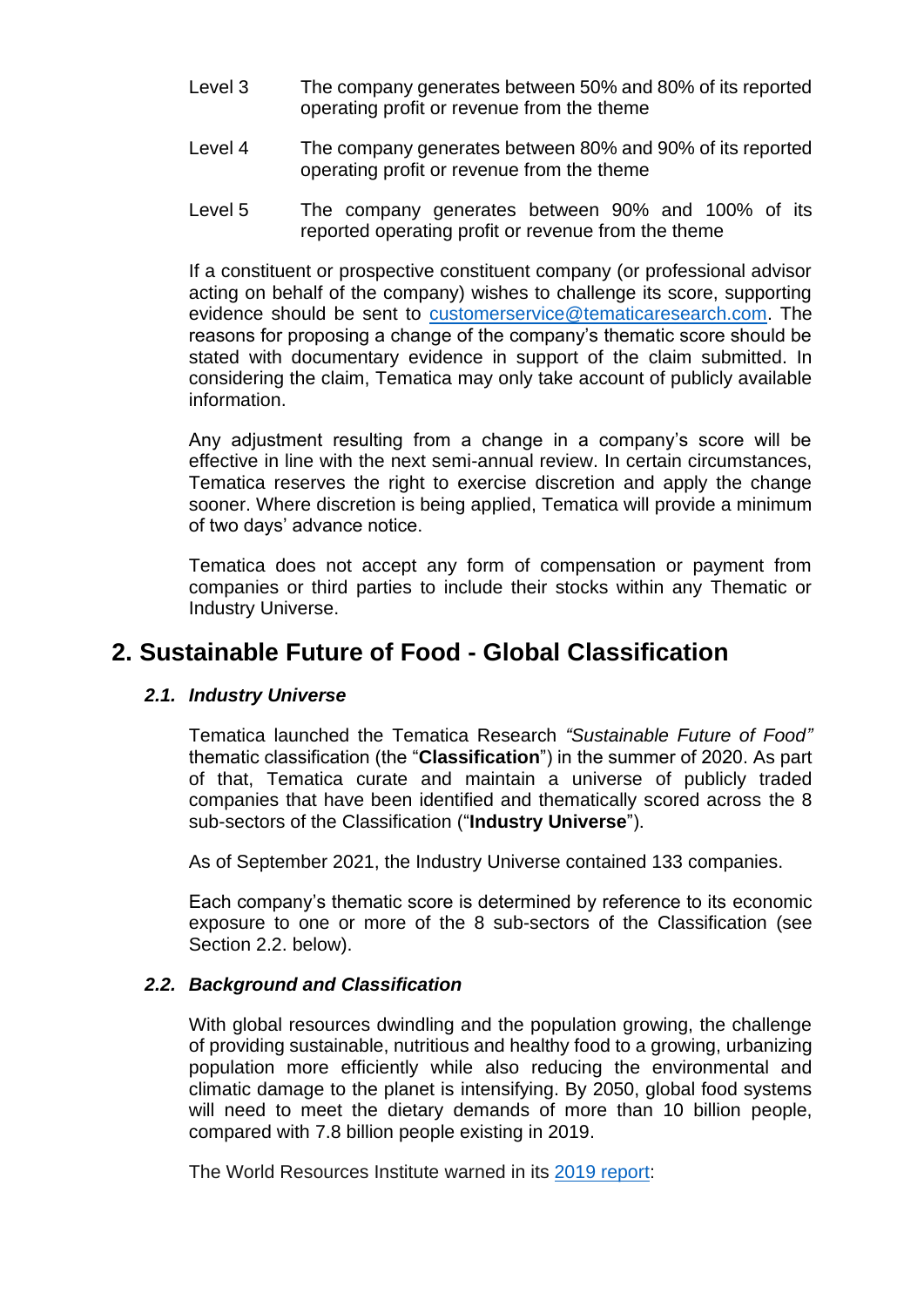*"If today's levels of production efficiency were to remain constant through 2050, then feeding the planet would entail clearing most of the world's remaining forests, wiping out thousands more species, and releasing enough GHG emissions to exceed the 1.5°C and 2°C warming targets enshrined in the Paris Agreement - even if emissions from all other human activities were entirely eliminated."*

The increasing instances of obesity and related diseases are making consumers more health-conscious, and they are demanding food and beverage products that are natural and low in fat and calorie content. Roughly 387 million people are living with diabetes, and according to the International Diabetes Federation, that number is expected to soar to nearly 600 Mn by 2035. Studies claim a whole-food, plant-based diet can prevent and even reverse a litany of food and lifestyle-borne illnesses, including heart disease and type 2 diabetes. At the same time, consumer preference is shifting away from animal products largely due to rising concerns about animal welfare, personal health, and importantly, environmental concerns linked to biodiversity/habitat loss and climate change. The United Nations Food and Agriculture Organization (FAO) estimates that **livestock production is responsible for 14.5% of global greenhouse gas emissions**.

Against this backdrop, the Industry Universe is designed to capture companies operating across the food value-chain that are (1) advancing both agri-science and digital and precision farming technologies to produce food more efficiently, with less input resources and with a reduced environmental impact (biodiversity/habitat loss and degradation) and carbon footprint than traditional methods; (2) addressing the growing demands of conscious consumers for foods that are natural and organic and plant-based proteins and foods which are increasingly proven to be both healthier for humans and have a much reduced impact on forests, biodiversity and carbon emissions than animal protein; or (3) innovating in food and ingredient safety and testing, food processing and logistics technologies and sustainable, reusable and recyclable packaging solutions that help improve environmental outcomes, such as reducing single-use plastic pollution and promoting a more circular economy.

Within the Industry Universe, companies are classified according to the 8 sub-sectors of the Sustainable Future of Food thematic classification (the "**Classification**").

The Classification is a global market segmentation taxonomy which has been designed for the investment and research communities with the objective of identifying the companies, subsectors and business activities of companies whose commercial models stand to benefit from the shift towards a sustainable food system, i.e., more sustainable production and consumption throughout the global food value-chain.

Within the Classification, companies are classified according to whether they fit within one of the following sub-sectors:

#### **1. Plant Based Foods and Organic Foods**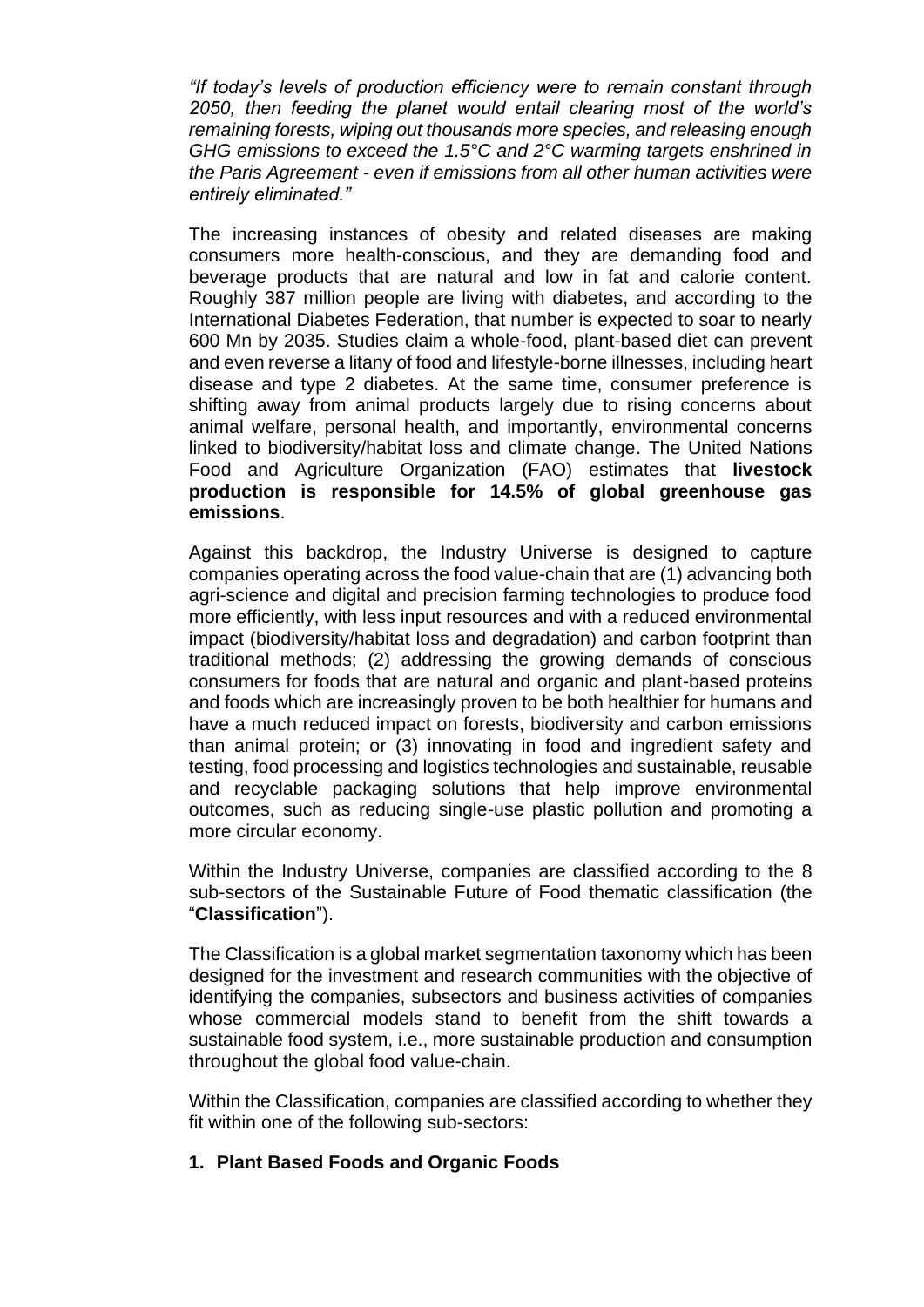**Plant based foods** – This sub-sector includes companies focussed on developing and producing plant-based foods and plant-based alternatives to animal products, including novel food & beverage formulations. Consumer awareness continues to grow in relation to the negative environmental impacts (forest/habitat loss, methane emissions, waste discharge and freshwater usage) of meat production (in particular, cattle), not to mention the conditions in which animals are farmed. This awareness coupled with the growing evidence that plant-based foods are healthier for humans is spurring demand for plant-based foods, and this market is anticipated to grow exponentially over the coming years. The plant-based food market is anticipated to reach a market valuation of \$ 38.4 billion by 2025, expanding at a CAGR of 8.94% over the forecast period of 2019–2025.

In the process of identifying companies in this sub-sector, we aim to exclude companies involved in food products comprised of animal products (meat, fish, dairy and eggs), as evidenced by their product sets and public disclosures.

**Organic foods** - The demand for organic foods is expected to continue to grow as consumers continue to better understand the impact of intense agricultural practices which overly rely on chemical-based crop protection products and nitrogen, phosphate and/or potassium fertilizers to maximise yields at the expense of the health of the soil and the end consumer.

#### **2. Ingredients, Flavours and Fragrances**

According to the Plant Based Foods Association, the number one driver of all food purchases is taste. The reproduction of common colors, flavors, scents and increasingly, emulsifiers, has been long practiced at an industrial level in the food industry. Synthetic reproduction of certain flavors, scents and emulsifiers (like palm oil) can help alleviate not only some of the environmental impacts of growing those base inputs but also provide relief to any number of child and/or other disadvantaged workers globally. Further, as more food becomes plant based, there will be more demand for the colors, flavours and scents that consumers have grown accustomed to and these products will become a larger part of the science of food. Consumers are also increasingly seeking colors, flavors, fragrances and other ingredients that are organic, contain less sodium, are gluten-free and are non-GMO (genetically modified organisms).

# **3. Food Safety and Testing**

This sub-sector includes companies engaged in the provision of instruments, software and/or services related to the testing of food, soil and/or water (or a combination of the above). In food applications, diagnostic solutions are typically provided to food producers and processors who utilise them to test for potential contaminants, whether chemical (e.g. pesticides), viral, bacterial, or microbiological, pathogens, toxins, allergens and drug residues as well as genetic modification and species verification. In environmental applications, such solutions are used in a number of applications including the analysis of chemical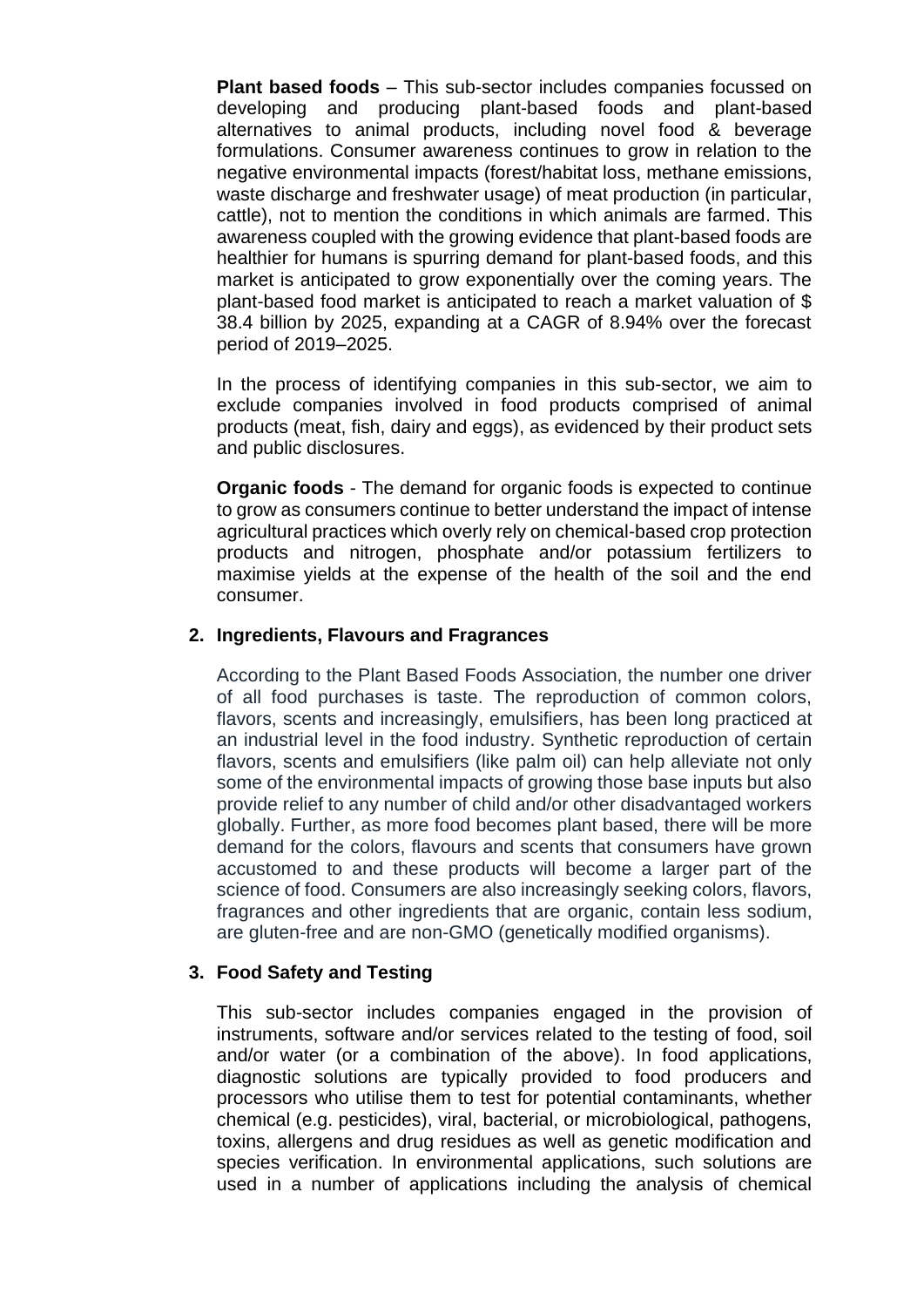pollutants in air, water and soil. This sub-sector also includes companies engaged in providing food safety solutions such as cleaning and sanitation systems and anti-microbial products utilised in the processing of food and beverages.

### **4. Precision Farming**

Companies in this sub-sector are engaged in agricultural innovation through new technologies which are principally aimed at increasing the quantity and quality of crops produced on the same amount of land, improving efficiencies in the use of input resources (such as crop protection products, fertilisers, water and fuel), reducing the negative impact of external / environmental risk factors (e.g. single weather events / climate change and labour shortages) and reducing the environmental footprint of agriculture. Such technologies include:

- Precision Farming Technologies This refers to machinery such as GPS enabled self-driving tractors incorporating robotics and AI technology for precision planting, weeding, irrigation and harvesting and application of fertilisers and crop-protection products.
- Digital / Smart Farming and Internet of Things This refers to the network of physical objects (tractors, drones, satellites) outfitted with sensors and farm-management software that enable data collection and aggregation for the purpose of field monitoring and data management. Drones take high quality images and satellites capture the bigger picture, which can be used to assess environmental conditions (such as moisture), monitor, and make assessments throughout the growing cycle and predict yields in order to better inform on-farm strategy and practices.
- Indoor, Vertical, Aeroponic, Hydroponic and Aquaponic Farming This refers to the technologies being used to grow crops without soil in nutrient-rich solutions and in increasingly closed loop systems which have the benefits of bringing food production closer to the consumer, significantly reducing water consumption and, in many cases, eliminating the need for crop protection products such as pesticides and fungicides, thus reducing chemical run-off into the environment.

# **5. Agricultural Science**

Companies in this sub-sector are engaged in the maximization of crop yields and the optimization of input resources through science and technology, including seed science (gene editing and breeding technologies, but not gene modification), fertilizers and crop protection products.

While companies in this sub-sector are scored against their exposure to agri-science as a whole, companies engaged in the production of nitrogen, phosphate and/or potassium fertilizers and chemical-based crop protection products are only included if they are also engaged in the transition to bio-based solutions, noting that the foregoing typically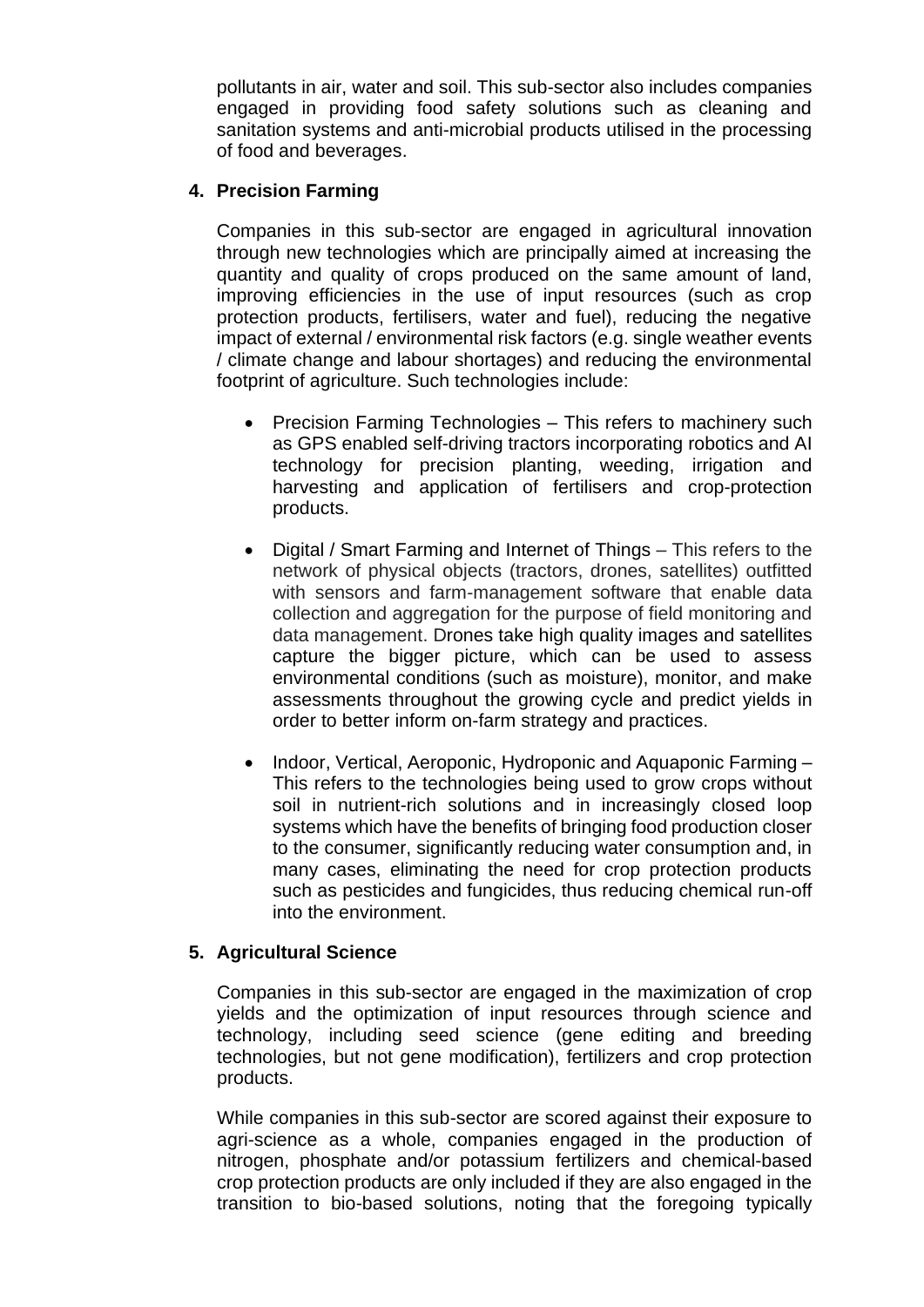dominate crop protection revenues for the time being. Accordingly, a company's public disclosures are assessed for clear statements confirming the company's involvement in the research, development and commercialization of bio-based crop protection products and biostimulants which are considered to have more favorable environmental outcomes.

## **6. Water Technology**

This sub-sector is comprised of companies engaged in the provision of irrigation technologies aimed at minimizing the use of water in agriculture, including the development of advanced precision irrigation systems and IOT technologies that facilitate variable rate irrigation, wireless irrigation and the use of GPS positioning and guidance, which can be controlled remotely on smart devices. This segment also includes on-farm water management technologies that enhance the efficient use of water on farms, including the reuse of non-potable/grey water.

### **7. Supply Chain Technology**

According to the UN Food and Agricultural Organization (FAO), over a third of all food produced globally is wasted. Accordingly, the continued adoption of processing and logistics technologies throughout the food value-chain is vital to reducing the amount of food wasted and thus helping to reduce food prices and carbon emissions. This sub-sector captures companies developing and providing food processing technologies and solutions (such as cleaning, peeling, sorting and packing solutions) to food and beverage producers and grocery retailers. This sub-sector also captures companies that provide logistics technologies to the companies operating throughout the food value chain, such as automated warehouse logistics solutions.

# **8. Sustainable Packaging**

This sub-sector captures companies engaged in the production of food packaging that is both sustainable and either reusable, recyclable or compostable. This would include companies engaged in fibre-based packaging derived from sustainable forestry, companies producing packaging materials out of aluminum and glass, which are both infinitely recyclable, and companies producing packaging materials from recycled organic matter that is compostable. As consumer demand and legislation continue to drive demand for more sustainable packaging solutions, this sub-sector is anticipated to innovate and grow substantially in the future.

If a company has exposure to more than one of the sub-sectors, it will be scored by reference to its collective exposure to all applicable sub-sectors but its subsector classification shall reflect the sub-sector that comprises the largest percentage of its reported revenue or operating profit.

It is possible that the sub-sector definitions may evolve over time and that additional sub-sectors may be added in future as the Classification adapts in line with the transition to a more sustainable food system.